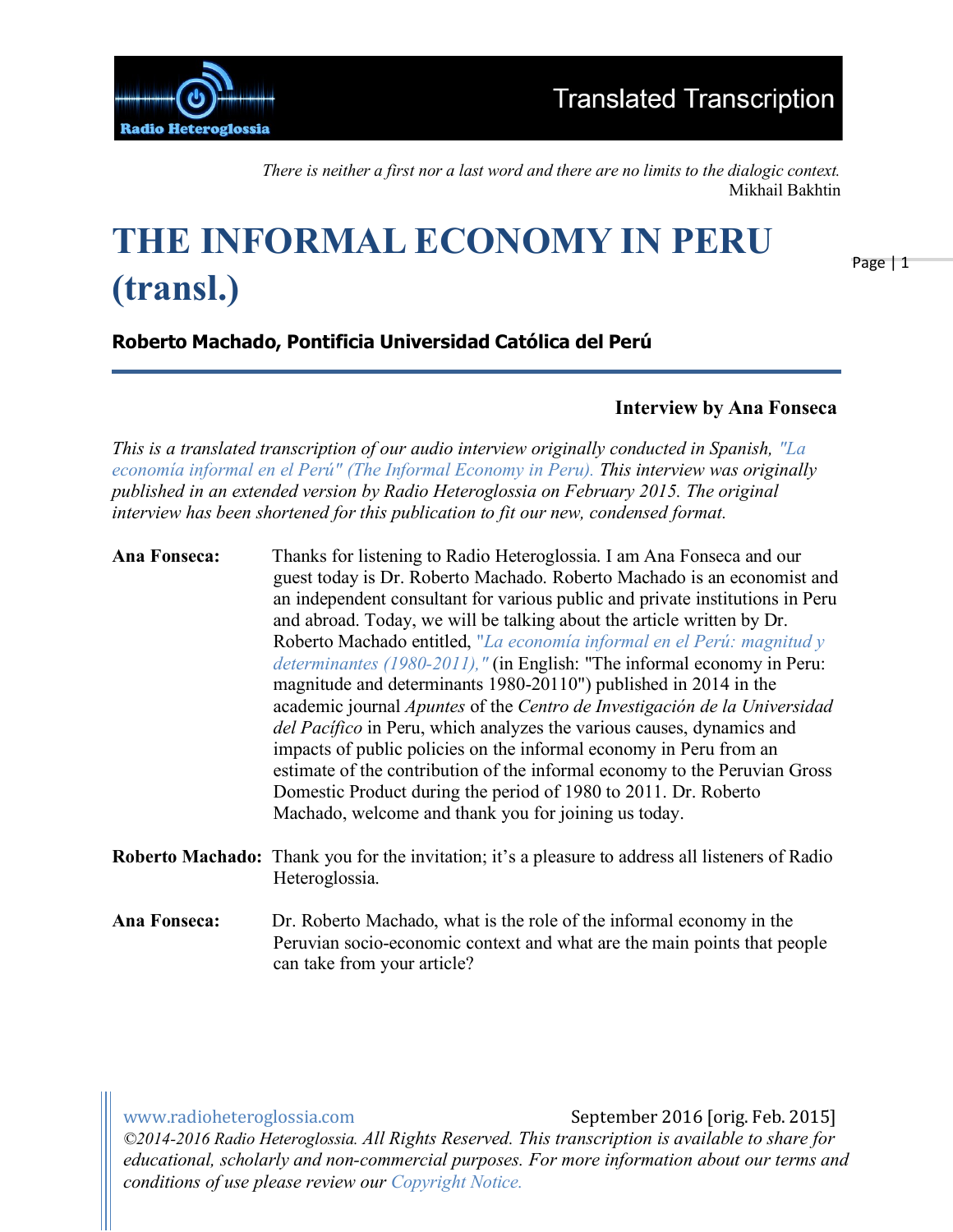

- **Roberto Machado:** The motivation for the article was that there is clearly a consensus in Peru that the incidence of the informal economy is quite large. However, there were neither elements, nor tools that could explain and identify with any solid basis what are the determinants of the informal economy and what causes this informal economy to grow or decrease. To that end, what I tried to do in the article was, first of all, to create a sense of time and construct a time sequence in terms of what is the contribution of the informal economy to the GDP of the country. We did not find in the literature any study for Peru that had constructed a time sequence explaining the evolution of the informal economy. This prevented an identification of the variables that influence and determine the dynamics that cause the informal economy to grow or to shrink in terms of its contribution to the Peruvian GDP. So I constructed a time sequence since 1980 to 2011 and from this I made an econometric estimate to try to determine what are the main factors explaining the increasing size of the informal economy. What I found, what the numbers tell me, is that the levels of productivity are what determine the size of the informal economy. Therefore, the best way to formalize or reduce the size or impact of the informal economy in Peru, is by increasing the levels of aggregated productivity in the economy significantly.
- **Ana Fonseca:** How do you understand the idea of productivity? And how do you measure those levels of productivity, which in the case of Peru, you have noticed help explain the size of the informal economy?
- **Roberto Machado:** Well, there are different ways of measuring productivity but in reality it is measured by sectors. Basically what one does to measure productivity in a business is, well if a business produces one thousand and it has ten employees in a year, then one divides one thousand by ten which equals one hundred and that 's the productivity of the work done in that business. Now, to do that in an aggregated fashion for all the economy is extremely difficult. Therefore, what one does, or what studies do normally, is to use an approximate variable that can capture the average of such productivity in the economy as a whole which is basically how much the Gross Domestic Product is. In other words, how much the economy produces in a year divided by the total number of inhabitants in that particular economy, and that gives you an approximate value of what the productivity of the economy is, which is the Gross Domestic Product per capita.
- **Ana Fonseca:** What factors influence those levels of productivity? Is it education one of those factors, for example?

www.radioheteroglossia.com September 2016 [orig. Feb. 2015]

*©2014-2016 Radio Heteroglossia. All Rights Reserved. This transcription is available to share for educational, scholarly and non-commercial purposes. For more information about our terms and conditions of use please review our Copyright Notice.*

Page | 2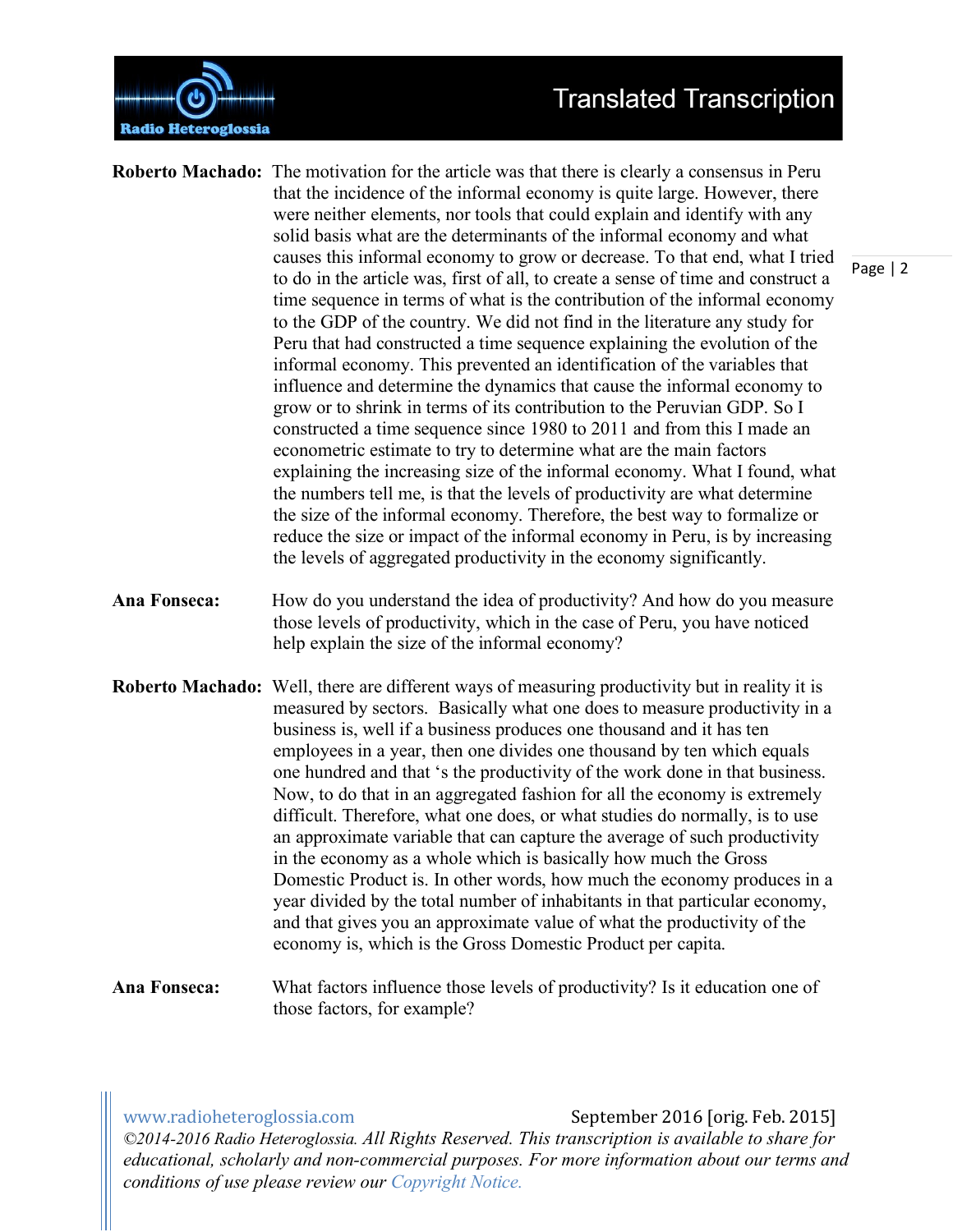

|                     | Roberto Machado: Of course, human capital is a very important factor which is closely linked<br>to education, whether it is at the high school level, university or college.<br>And also career development at work, and use of up-to-date technologies in<br>your workplace. During the last years, technology has advanced very<br>quickly so businesses should be able to introduce their workers to such new                                                                                                                                                                                  | Page   3 |
|---------------------|---------------------------------------------------------------------------------------------------------------------------------------------------------------------------------------------------------------------------------------------------------------------------------------------------------------------------------------------------------------------------------------------------------------------------------------------------------------------------------------------------------------------------------------------------------------------------------------------------|----------|
|                     | technologies not only in terms of using new machinery and technological<br>devices, but also adopting new techniques for performing tasks; it's not<br>only about improving kinds of machinery and technological devices used,<br>but also improving the processes and productive techniques followed to do<br>certain tasks in a business; and of course, the ability to innovate on the<br>part of the workers, which is of course something one develops at work, but<br>workers should be provided with the right tools and working conditions<br>that enable and encourage them to innovate. |          |
| Ana Fonseca:        | And you propose that the Peruvian government should focus more on<br>creating more opportunities for Peruvians in terms of education and access<br>to technology, and all the elements within which you understand the idea of<br>productivity or what facilitates productivity.                                                                                                                                                                                                                                                                                                                  |          |
|                     | Roberto Machado: That's right. We should increase productivity. That's the axis. If you want<br>to formalize the informal economy you have to increase productivity.<br>Additionally, productivity is the only way that guarantees a sustainable<br>economic growth. It is with a continuous increase of work productivity.                                                                                                                                                                                                                                                                       |          |
| Ana Fonseca:        | And from your point of view, levels of productivity increase through<br>education and access to technology.                                                                                                                                                                                                                                                                                                                                                                                                                                                                                       |          |
|                     | Roberto Machado: That's right, and also -of course-through the improvement of the health<br>care system. We need to have a labour force that is healthy, well fed and<br>well educated. That's what we need in addition to providing access to<br>technology, information, and career development at work that allows the<br>labour force to develop all its potential. That's what is going to reduce the<br>high incidence of the informal economy in Peru substantially.                                                                                                                       |          |
| <b>Ana Fonseca:</b> | In your article you observe that in occasions the informal economy works<br>as a buffer that minimizes the impact that certain economic crisis could<br>have. Therefore, during those periods of economic crisis the incidence of                                                                                                                                                                                                                                                                                                                                                                 |          |

www.radioheteroglossia.com September 2016 [orig. Feb. 2015] *©2014-2016 Radio Heteroglossia. All Rights Reserved. This transcription is available to share for educational, scholarly and non-commercial purposes. For more information about our terms and conditions of use please review our Copyright Notice.*

the informal economy tends to increase. You also note that part of the income generated in the informal economy is spent in the formal economy at times in Peru. This, as you explain in your article, when the incidence

of the informal economy is relatively low, which prevents it from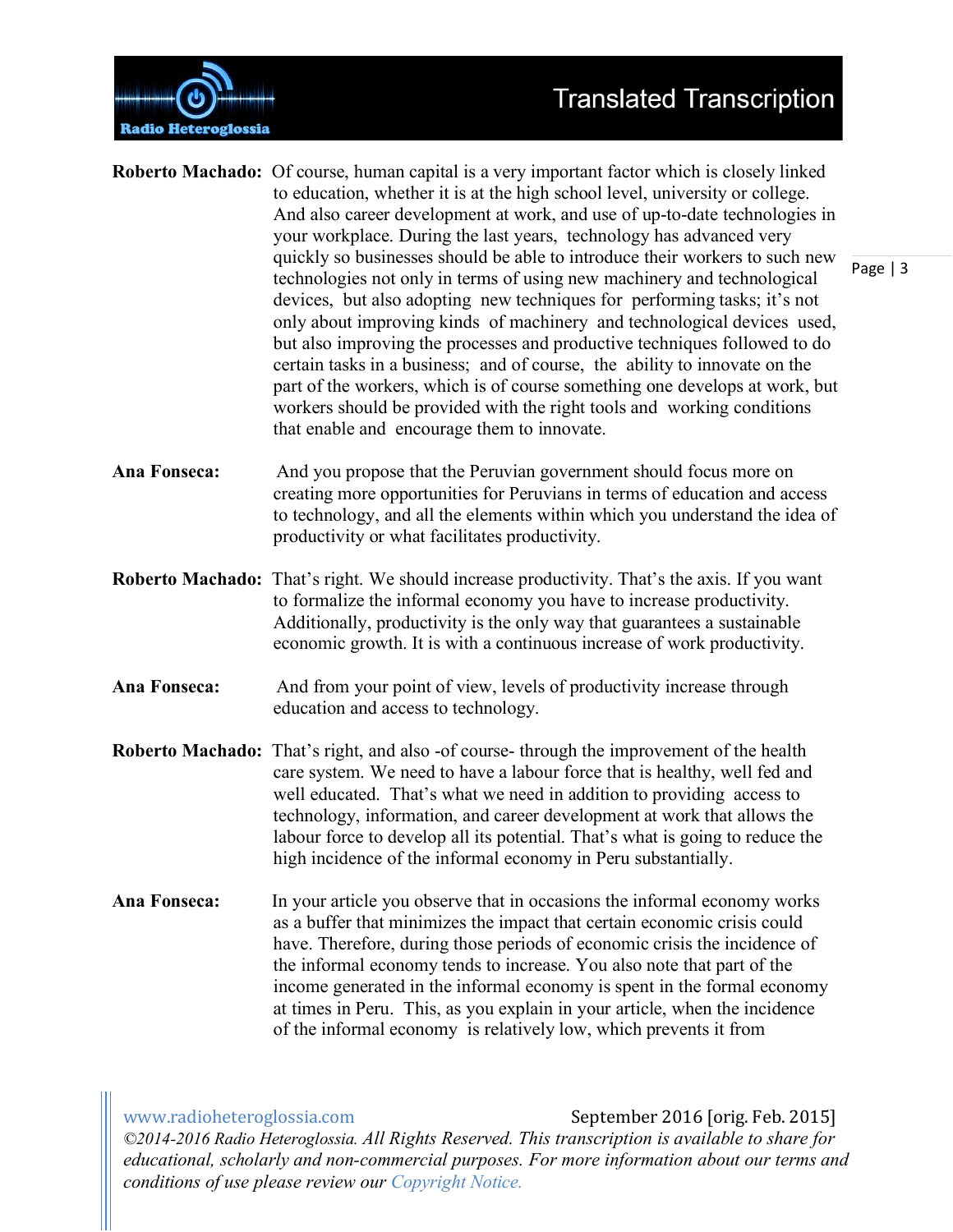

developing independent channels within which the revenues produced in the informal economy can circulate within it. In other words, it is only when the informal economy is not as high, that the revenues generated in the informal economy are spent in the formal economy in Peru. Then, based on this, one thinks that the existence of the informal economy, whether it is low or high, brings some economic benefits to a point. This makes one reevaluate the idea of minimizing or putting an end to the occurrence of the informal economy by formalizing it. My question then is, what are the advantages and disadvantages of formalizing the informal economy in Peru?

**Roberto Machado:** Well, in reality it is a matter of human rights. I think there is a legislation which in constitutional terms outlines that we are all equals in the eyes of the law. Therefore, all workers should have the same rights. That's why I think the labour legislation in this country should be just one. One law that regulates all labour activities in this country without discriminating against some people, without developing special labour regimes for certain kinds of workers, economic activities or sectors. So this has to be made clear, in my opinion. What happens is that people have to protect themselves. What I have always said is that in Latin America, including Peru of course, some variables that are used in developed countries to measure what is the situation of the labour market such as the rate of unemployment -which is such an important economic figure in Europe and the United States- in Latin America there is a relative silence in regards to that figure because in most of our countries we don't have a strong unemployment insurance or social protection system, most were dismantled in the 1990s in almost all countries of Latin America. Then being unemployed is a luxury. Only wealthy people can afford being unemployed because they can live from their properties, savings, financial connections or their families. However, the majority of workers here do not have those privileges and thus they have to generate an income one way or the other on an everyday basis because if one doesn't generate an income today, literally there will be no food at home tomorrow. In the context of this economic model that we have in Peru and other countries in Latin America, and in spite of the macroeconomic growth that is observed in the region, job creation is very low because the dynamic sectors of these economies are not personnelintensive*.* Then people have to become resourceful and the evident solution is, of course, self-employment which is mostly informal.

**Ana Fonseca:** Dr. Roberto Machado, thank you very much for your time and for sharing with us your knowledge about this topic.

www.radioheteroglossia.com September 2016 [orig. Feb. 2015]

*©2014-2016 Radio Heteroglossia. All Rights Reserved. This transcription is available to share for educational, scholarly and non-commercial purposes. For more information about our terms and conditions of use please review our Copyright Notice.*

Page | 4